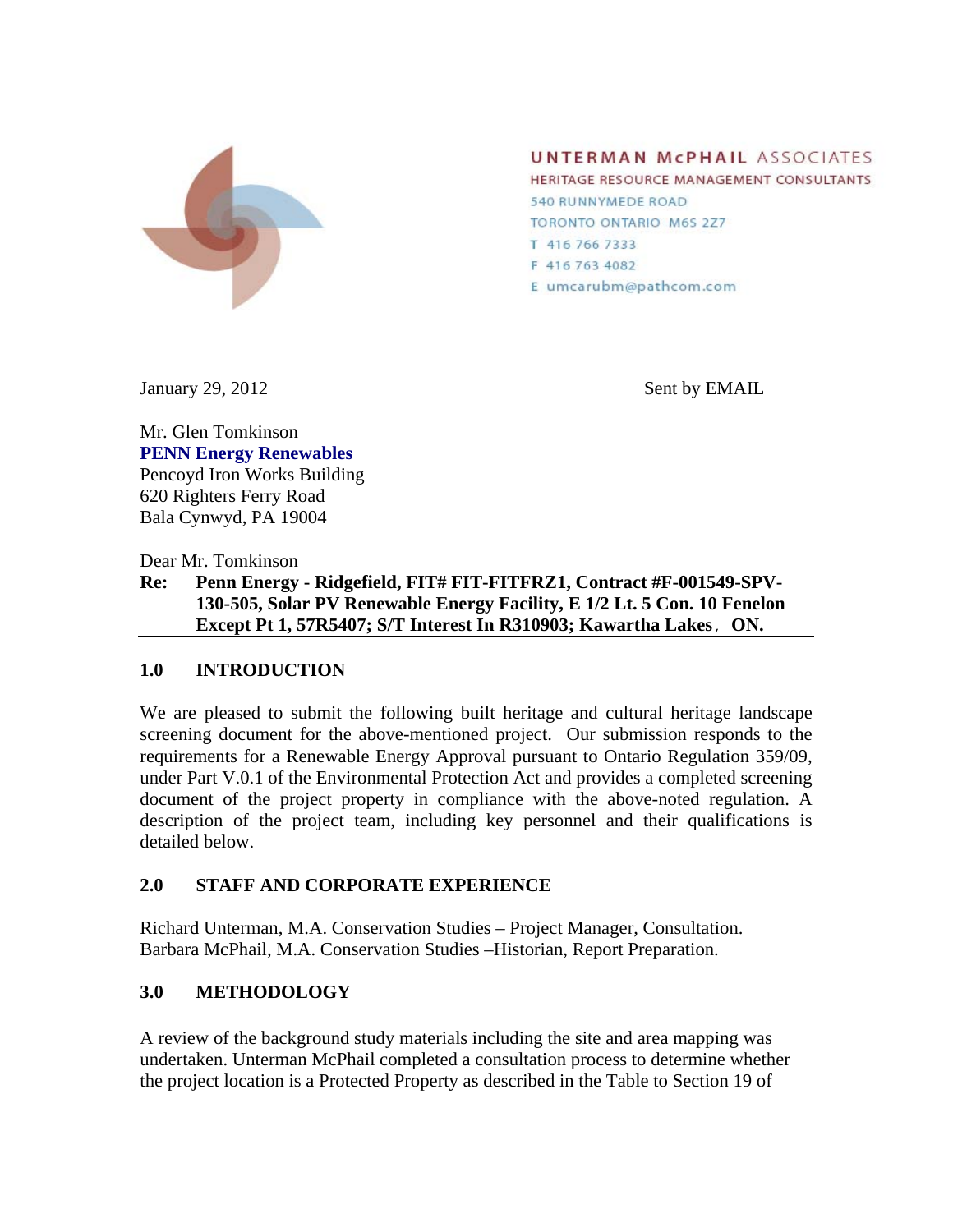O.Reg. 359/09. Based on the result of the review we have prepared a chart summarizing the result study.

The study of the site included a windshield survey of the project property. Contact with City of Kawartha Lakes through the office of Ms. Sarah Deyell, Clerk's Office - Secretary to KLAAC and the local planning office regarding on-site and abutting "Protected Properties" was completed to identify and confirm known cultural heritage resources that have been recognized municipally on and/or abutting the site. A review of provincially or federally recognized resources was also completed.

The review of the historical atlas and topographical mapping for the project site was completed to better understand the evolution of former land use.

The appended screening chart represents the result of the review.

If there is any further information required, please do not hesitate to contact me at the address or telephone number indicated above.

Sincerely,

# **UNTERMAN McPHAIL ASSOCIATES**

ichworld le tk of —

Richard Unterman, M.A., CAHP Principal Unterman McPhail Associates Heritage Resource Management Consultants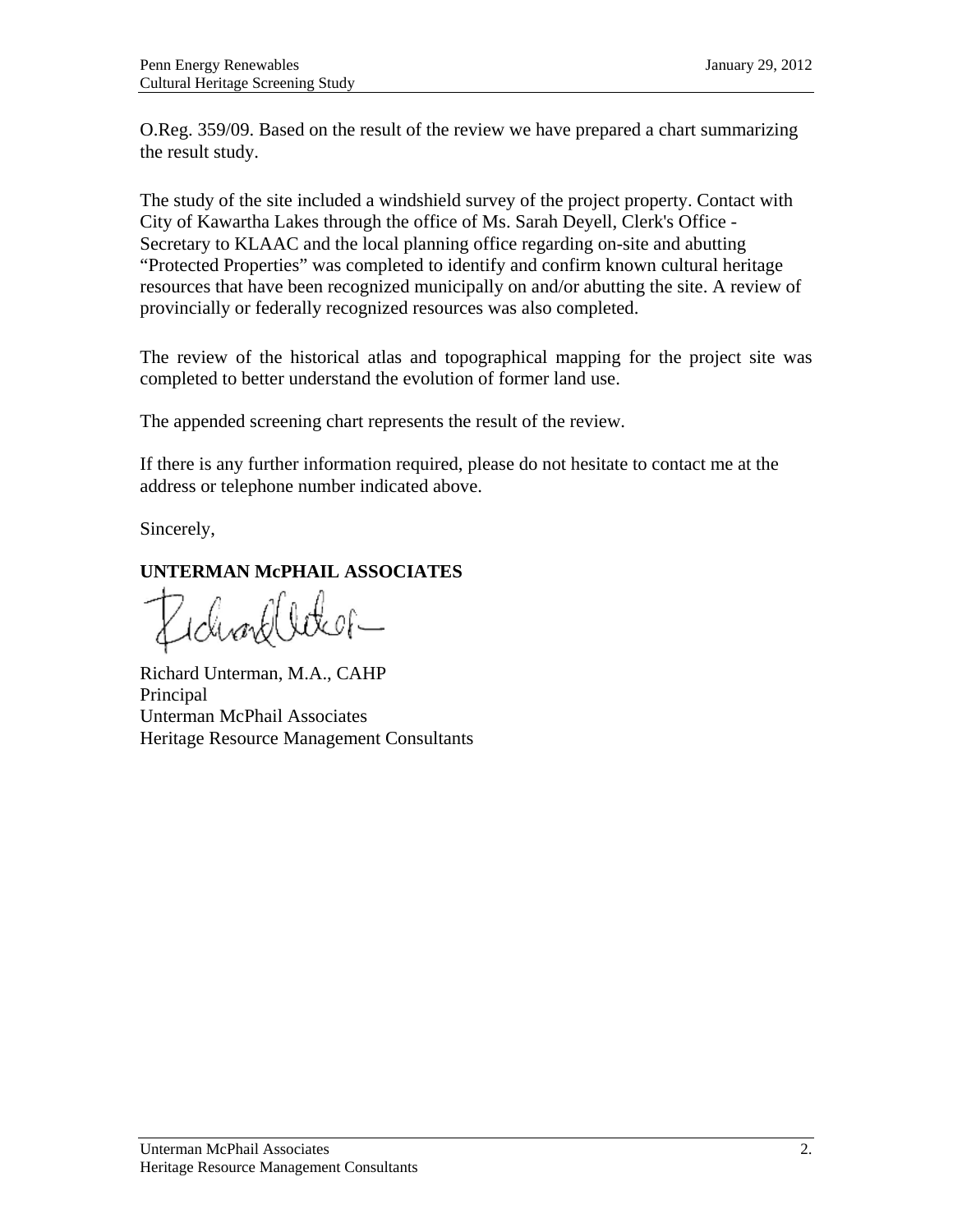# **Results of Screening for Protected Properties**  For the Proposed Solar PV Renewable Energy Facility (Ridgefield, FIT# FIT-FITFRZ1). In the City of Kawartha Lakes, **Ontario: "Penn Energy – Ridgefield"**

| A               | $\bf{B}$                                                                                                                                                                                                                                             | $\mathbf C$                                | $\mathbf{D}$                                                                           | E                                                                                                          | $\mathbf{F}$                                                                  | G                                                                                                                            |
|-----------------|------------------------------------------------------------------------------------------------------------------------------------------------------------------------------------------------------------------------------------------------------|--------------------------------------------|----------------------------------------------------------------------------------------|------------------------------------------------------------------------------------------------------------|-------------------------------------------------------------------------------|------------------------------------------------------------------------------------------------------------------------------|
| <b>Ite</b><br>m | <b>Description of property</b><br>[Column 1 of s. 19 TABLE]                                                                                                                                                                                          | Agency<br>(Person)<br><b>Consulted</b>     | Is project located<br>on this type of<br>property? [O. Reg.<br>$359/09$ , s. $19(1)$ ] | If so, has written<br>authorization been<br>received as<br>required? $[O.$ Reg.<br>$359/09$ , s. $19(2)$ ] | Does project abut<br>this type of<br>property?<br>[O.Reg. 359/09,<br>s.20(1)3 | If so, might engaging<br>in project have an<br>impact on abutting<br><b>Protected Property?</b><br>[O. Reg. 359/09, s.20(1)] |
| 1.              | A property that is the subject of an agreement,<br>covenant or easement entered into under clause 10<br>$(1)$ (b) of the <i>Ontario Heritage Act</i> .                                                                                               | Ontario Heritage<br>Trust                  | N <sub>0</sub>                                                                         | Not applicable                                                                                             | N <sub>0</sub>                                                                | Not applicable                                                                                                               |
| 2.              | A property in respect of which a notice of intention to<br>designate the property to be of cultural heritage value<br>or interest has been given in accordance with section<br>29 of the Ontario Heritage Act.                                       | Local and/or Upper-<br>tier Municipalities | N <sub>0</sub>                                                                         | Not applicable                                                                                             | N <sub>o</sub>                                                                | Not applicable                                                                                                               |
| 3.              | A property designated by a municipal by-law made<br>under section 29 of the Ontario Heritage Act as a<br>property of cultural heritage value or interest.                                                                                            | Local and/or Upper-<br>tier Municipalities | N <sub>0</sub>                                                                         | Not applicable                                                                                             | N <sub>0</sub>                                                                | Not applicable                                                                                                               |
| 4.              | A property designated by order of the Minister of<br>Culture made under section 34.5 of the Ontario<br>Heritage Act as a property of cultural heritage value<br>or interest of provincial significance.                                              | Minister of Tourism<br>and Culture         | N <sub>0</sub>                                                                         | Not applicable                                                                                             | N <sub>0</sub>                                                                | Not applicable                                                                                                               |
| 5.              | A property in respect of which a notice of intention to<br>designate the property as property of cultural heritage<br>value or interest of provincial significance has been<br>given in accordance with section 34.6 of the Ontario<br>Heritage Act. | Minister of Tourism<br>and Culture         | N <sub>0</sub>                                                                         | Not applicable                                                                                             | N <sub>0</sub>                                                                | Not applicable                                                                                                               |
| 6.              | A property that is the subject of an easement or a<br>covenant entered into under section 37 of the Ontario<br>Heritage Act.                                                                                                                         | Local and/or Upper-<br>tier Municipalities | $\mathbf{N}\mathbf{0}$                                                                 | Not applicable                                                                                             | N <sub>0</sub>                                                                | Not applicable                                                                                                               |
| 7.              | A property that is part of an area designated by a<br>municipal by-law made under section 41 of the<br>Ontario Heritage Act as a heritage conservation<br>district.                                                                                  | Local and/or Upper-<br>tier Municipalities | N <sub>o</sub>                                                                         | Not applicable                                                                                             | N <sub>o</sub>                                                                | Not applicable                                                                                                               |
| 8.              | A property designated as a historic site under<br>Regulation 880 of the Revised Regulations of<br>Ontario, 1990 (Historic Sites) made under the<br>Ontario Heritage Act.                                                                             | Minister of Tourism<br>and Culture         | N <sub>0</sub>                                                                         | Not applicable                                                                                             | N <sub>0</sub>                                                                | Not applicable                                                                                                               |